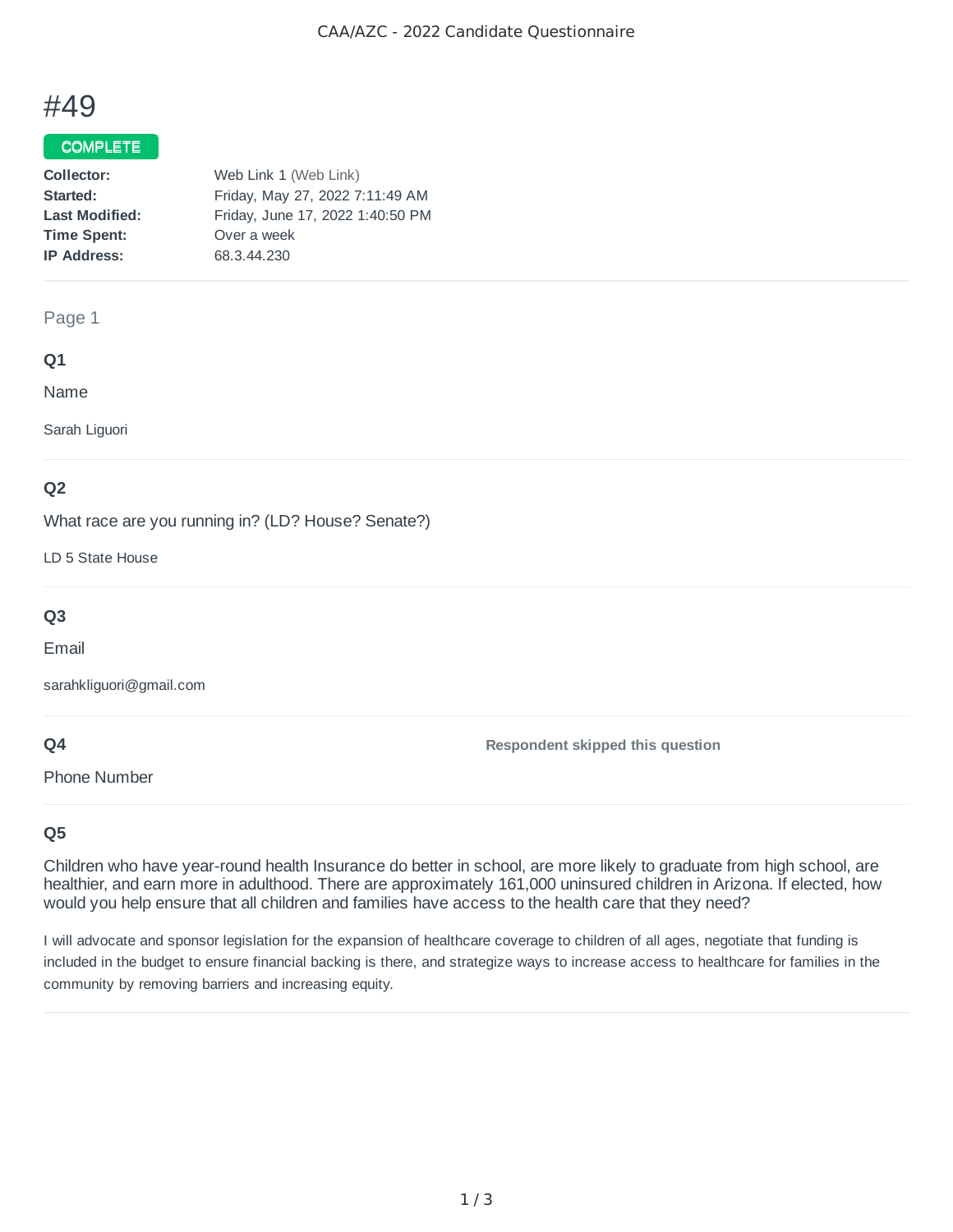## **Q6**

We know that a child's earliest years, birth to age 8, are the most important for the development of their brains. Highquality early childhood experiences can enhance that development. How can the state take a role in helping parents give their children the best start in life?

The first 40 days of a child's life have the most impact on the first 40 years of their life. The state plays an important role to ensure the necessary support and systems are in place so that families can access and afford care that they seek. We need to ensure healthcare is accessible to all families, that adequate childcare coverage is available, and that families are supported in all the ways they need. The state needs to fund programs that work with families in our community. We need to expand post partum care and paid family leave.

## **Q7**

Many families in Arizona are struggling. Housing is becoming increasingly unaffordable, nearly one in four children live in poverty, and resources that used to be available to help families are no longer there. Research shows that when access to safety net resources are low, foster care populations are high. What is your plan to help children and families get the resources and services they need to keep them out of the child welfare system?

Housing is human right. Our state is undergoing a massive shift as demanded has greatly exceeded our housing supply. Rental rates have increase 30% YoY and yet wages are stagnant and industries need help recruiting and retaining employees. I would like to find ways to increase wages so that families can afford to stay in their homes, provide rental assistance to those that seek it to keep them from sliding into homelessness, providing free or low cost childcare to keep that from being a financial barrier for working families, and ensure we can adequately continue to fund these through the state's ongoing budget.

#### **Q8**

Arizona has been among the bottom states in per pupil K-12 funding for the past decade which has resulted in severe challenges including teacher shortages, crowded classrooms, and insufficient student support services. How will you ensure that students in every neighborhood have access to quality, well-funded education in Arizona

We need to listen to our school districts individual needs to determine a best course of action plan to meet them. We need to bring our schools public education funding up to a level it needs to return to after years of defunding. We need to increase teacher salaries and salaries for all school employees so that they can recruit and retain. If we water the garden that is public education, our children's future will flourish.

## **Q9**

Arizona's elected leaders have created a tax code that is upside down and regressive– meaning that those with low incomes pay a much higher share of their income in taxes compared to Arizona's highest income earners. If elected, what will you do to make sure that wealthy and corporations pay their share of taxes?

I have adamantly fought back against the regressive flat tax - carrying petitions for the three referendums and being outspoken on the guaranteed economic harm this will cause our state. I will continue to push back on this and encourage my colleagues to do the same. If we want to retool the tax code we need a progressive scale so that the people who have profited the most the past 2 years pay an equal portion in taxes on their gains.